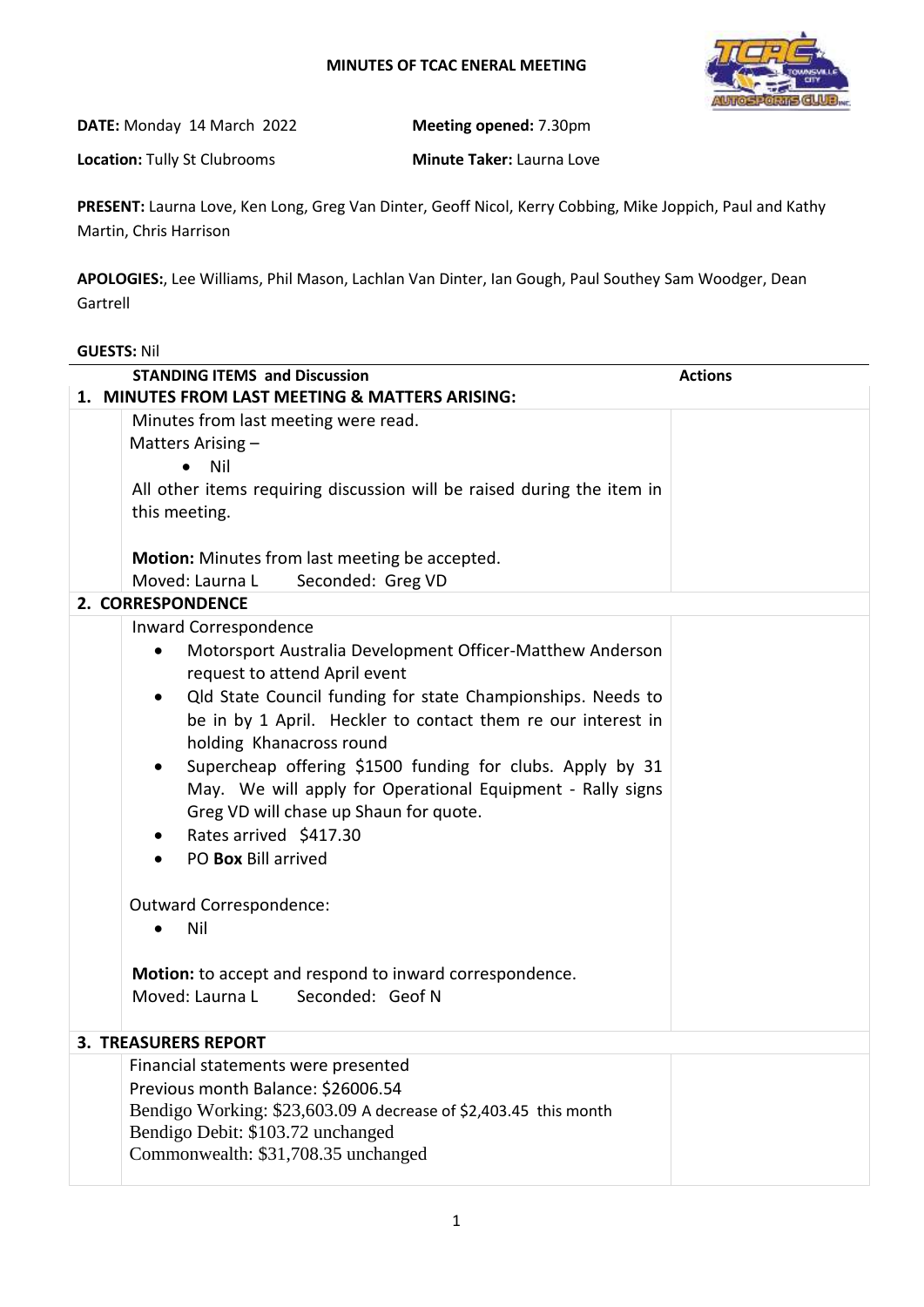## **MINUTES OF TCAC ENERAL MEETING**



|                                | Discussion: Income and accounts paid as per transaction report. Major items<br>include: |  |
|--------------------------------|-----------------------------------------------------------------------------------------|--|
|                                | permits for Motorkhana, Khanacross and Hillclimb<br>$\bullet$                           |  |
|                                | Drive it membership,<br>$\bullet$                                                       |  |
|                                | Advertising for NQ Women in Motorsport<br>$\bullet$                                     |  |
|                                | Duplex repeater to be reimbursed<br>$\bullet$                                           |  |
|                                | Accounts yet to be paid                                                                 |  |
|                                | • Australia Post Mailbox \$144                                                          |  |
|                                | • Annual Association Return \$58.60 following AGM                                       |  |
|                                | Motion: to accept Treasurers Report and approve payment of<br>accounts.                 |  |
|                                | Moved: Ken L Seconded: Chris H                                                          |  |
|                                | 4. MEMBERS                                                                              |  |
|                                | Current Financial members - was 89 now 94                                               |  |
|                                | New member applications -                                                               |  |
|                                | Libby Eggins<br>$\bullet$                                                               |  |
|                                | • Michele Beresford                                                                     |  |
|                                | • Laura Pastego                                                                         |  |
|                                | Jonathan and Richard pace<br>$\bullet$                                                  |  |
|                                |                                                                                         |  |
|                                | MOTION: To accept new members into the club<br>Proposed: Ken L Seconded: L Love         |  |
|                                |                                                                                         |  |
| <b>5. CLUB CAPTAINS REPORT</b> |                                                                                         |  |
|                                | Need Event organisers attend Critical incidents course at Sports                        |  |
|                                | House on 2 April Details to come - Ty, Greg, Geoff, Kerry                               |  |
|                                | <b>PAST EVENTS</b>                                                                      |  |
| 1)                             | Nil                                                                                     |  |
|                                | <b>COMING EVENTS</b>                                                                    |  |
| 1)                             | 19/0 March Khanacross weekend Charters Towers                                           |  |
|                                | <b>CoC: Geof N</b><br><b>Deputy CoC: Ty Fielder</b>                                     |  |
|                                | 15 indicated coming<br>$\bullet$                                                        |  |
|                                | Ty has everything under control<br>$\bullet$                                            |  |
|                                | Permit is in and entries open                                                           |  |
|                                | Laurna has sent documentation for the day                                               |  |
|                                | 2) 26 March AGM 4.30pm                                                                  |  |
|                                | Notice of AGM sent out                                                                  |  |
|                                | Pizzas to be purchased for social event following AGM                                   |  |
|                                | Apologies to be put in for Greg VD, Paul Martin and Geoff<br>٠                          |  |
|                                | Nicol                                                                                   |  |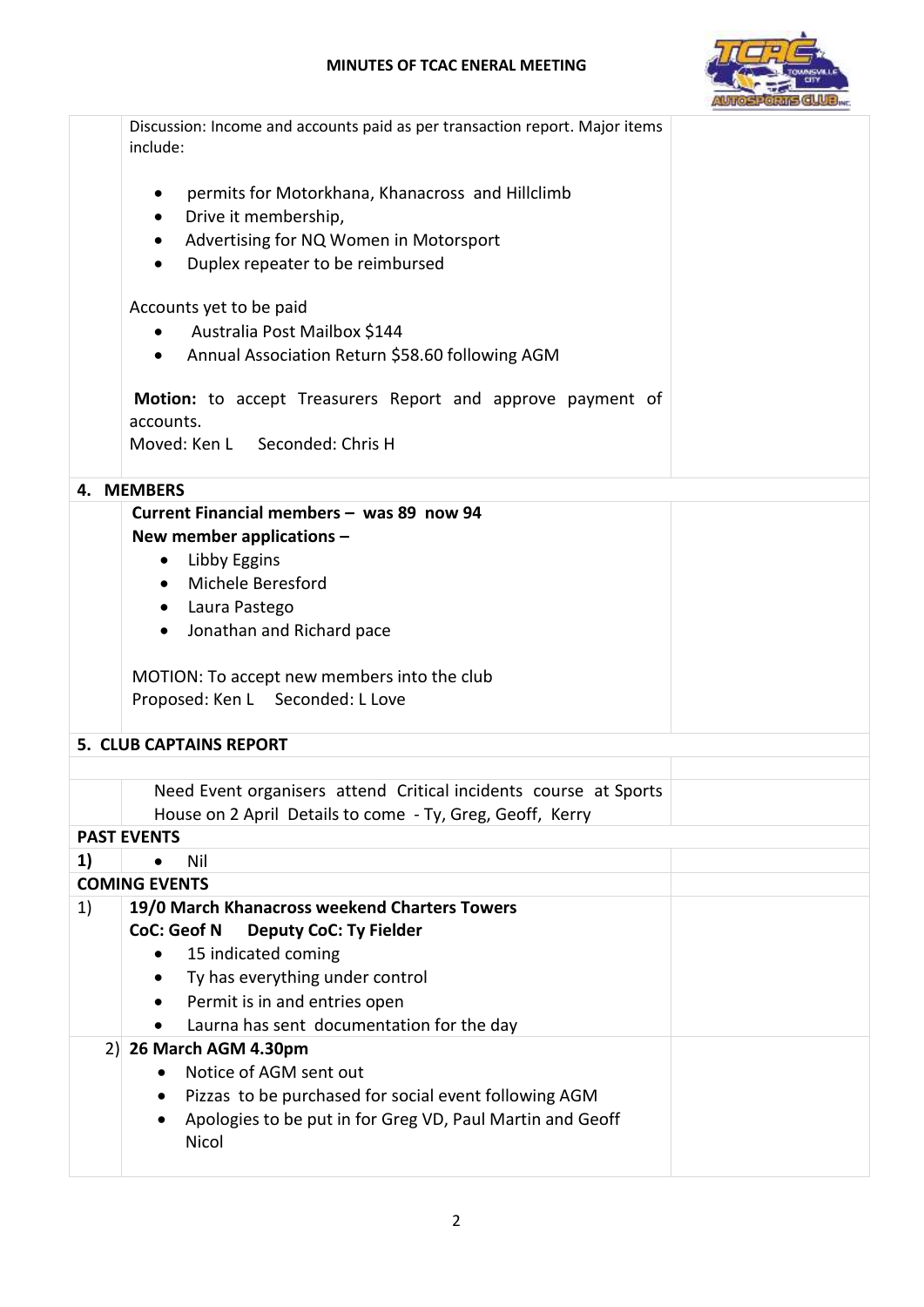## **MINUTES OF TCAC ENERAL MEETING**



|    | 3) 27 March Mt Stuart Hillclimb CoC: Kerry Cobbing                                                                                 |  |
|----|------------------------------------------------------------------------------------------------------------------------------------|--|
|    | • Entries open 3 entries so far                                                                                                    |  |
|    | • Need 3 more volunteers                                                                                                           |  |
|    | • police permit in                                                                                                                 |  |
|    | • Council has approved and work up there should be finished by                                                                     |  |
|    | event                                                                                                                              |  |
|    | Need to remark the lines as they are worn                                                                                          |  |
|    | Need to get lawns mowed properly so no fire hazard                                                                                 |  |
|    | • Archers ad toilets                                                                                                               |  |
|    | • Need to talk to toilet hire place                                                                                                |  |
|    | 4) 3 April NQ Women in Motorsport Show and Shine Organiser: Laurna                                                                 |  |
|    | • Entries coming in                                                                                                                |  |
|    | • Advertising starts 23 March on Power 100                                                                                         |  |
|    | • Posters done. Can members spread them around businesses                                                                          |  |
|    |                                                                                                                                    |  |
|    | Pre event meeting Sun 20 March at 4pm at the Centenary<br>$\bullet$                                                                |  |
|    | • Empowering women program registration open                                                                                       |  |
|    | 5) 10 April Drive it Motorkhana CoC: Paul Martin Deputy: Geof Nicol                                                                |  |
|    | • Permit in progress                                                                                                               |  |
|    | • Venue pre booked but possibly only able to have morning                                                                          |  |
|    | • Archers Catering booked                                                                                                          |  |
|    | • Will be first event for NQ women program. Probably just                                                                          |  |
|    | passenger rides that day but will get single day licences in case                                                                  |  |
|    | some want to enter.                                                                                                                |  |
|    |                                                                                                                                    |  |
|    | • Motorsport Australia Development Officer Matthew Anderson is<br>intending to attend the event.                                   |  |
|    |                                                                                                                                    |  |
|    | This event will claim he sponsorship from Drive It NQ for NQ<br>$\bullet$<br>Women in MotorSport of \$600. Many thanks to them for |  |
|    | supporting our program                                                                                                             |  |
|    | 6) Sun 8 May Drive It Khanacross Come and Try Day CoC: Geoff Nicol                                                                 |  |
|    | <b>Deputy CoC Paul Martin</b>                                                                                                      |  |
|    | • Permit Cost - Come and Try Permit 1/2 Khanacross permit. To go                                                                   |  |
|    | against NQ Women from MA funding                                                                                                   |  |
|    | • Venue booked                                                                                                                     |  |
|    | • Cost of event – free to those with speed licence. Those without                                                                  |  |
|    | will need to purchase Single Day licence \$35                                                                                      |  |
|    | • Laurna to organise single day licences                                                                                           |  |
|    | • Will need a toilet. Cost goes against event Kerry may be able to get                                                             |  |
|    | one for ump out price                                                                                                              |  |
|    | • Drive it has been advised we will not be charging entry fees and                                                                 |  |
|    | will be promoting this event.                                                                                                      |  |
|    |                                                                                                                                    |  |
| 7) | 20 August 2022 Ingham Rally Planning - Organisers: Greg vD & Ian G                                                                 |  |
|    | 2021 budget needs updating for 2022 event.                                                                                         |  |
|    | Mayor will pay road costs for the creeks                                                                                           |  |
|    | Ian and Greg went to Ingham to meet with forestry man.                                                                             |  |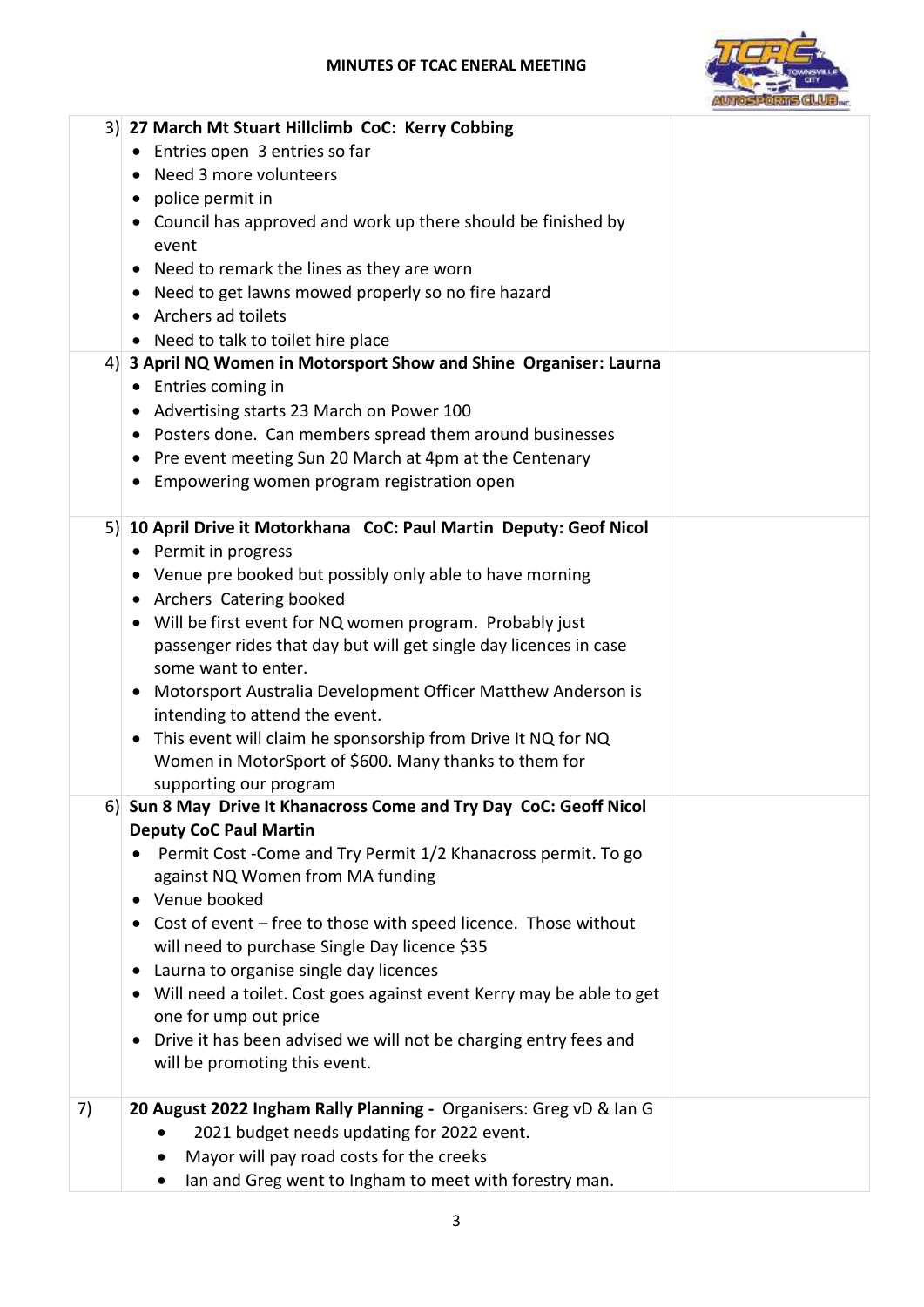

|           | Permission to use same roads as last year. Can't get the good                                               |                        |
|-----------|-------------------------------------------------------------------------------------------------------------|------------------------|
|           | bit in Laborio's this year.                                                                                 |                        |
|           | Another meeting will be held over there to meet with Steph<br>and Mouse                                     |                        |
|           | Been having meetings Sponsorships confirmed Toyota and                                                      |                        |
|           | Bursons. Other sponsors being sought                                                                        |                        |
|           | \$450 Entry Fee will be confirmed by Rally sub committee                                                    |                        |
|           | Will have 3 stage commanders this year who will be involved                                                 |                        |
|           | earlier to make it easier on the day - Paul M, Errol Reeves                                                 |                        |
|           | and Marque team, and Wade Hickey                                                                            |                        |
|           | <b>6. VENUE UPDATES</b>                                                                                     |                        |
|           | <b>Drive IT Manton Park</b>                                                                                 |                        |
|           | • TCAC dirt area is ready. Cracker dust will be added to soft area as<br>cost allow                         |                        |
|           | • Shed - Cracker dust down. Drive it will put concrete in and pay for<br>it to support our use of the area. |                        |
|           | Dirt events will be straight 80/20 less costs (e.g. toilet hire,<br>$\bullet$<br>officials lunches)         |                        |
|           | • Working bee on Sunday 20 <sup>th</sup> March Greg VD and Ian G to finalise                                |                        |
|           | the frame and reconnaissance on the track. Will do test section                                             |                        |
|           | to see how it performs. Loops are 2.9 and 1.2 km                                                            |                        |
|           | <b>Charters Towers Millchester Park</b>                                                                     |                        |
|           | Concrete for Officials area progress- expect to be done<br>$\bullet$                                        |                        |
|           | during March                                                                                                |                        |
|           | Look into sewage cost and getting a grant to install -Greg has                                              |                        |
|           | drawn up toilet block but requirements mean not viable,                                                     |                        |
|           | current transportable building is compliant<br><b>Victoria Park Clubrooms</b>                               |                        |
|           |                                                                                                             |                        |
|           | Grant progress - Waiting on Council. They expect outcome in<br>March meeting                                |                        |
| 7. SAFETY |                                                                                                             |                        |
|           | Accident/ First Aid Kit have been updated.                                                                  |                        |
|           | Fire Extinguishers - Sam is going to have fire extinguishers<br>$\bullet$                                   | Heckler to laisse with |
|           | checked after March event when extinguishers have been                                                      | Sam                    |
|           | brought back from CT                                                                                        |                        |
|           | Fire Warden Courses run prior to V8 s. We carry foam in our                                                 |                        |
|           | cylinders. Suggest we get dome members trained<br>as fire                                                   |                        |
|           | marshals                                                                                                    |                        |
|           | Still need First aid Officers Geoff N can organise with an<br>$\bullet$                                     |                        |
|           | organisation for our people to attend                                                                       |                        |
|           | Kenny is trying to organisse scrutineer's course one was held<br>$\bullet$                                  |                        |
|           | here 2 years ago. Will do a refresher on the Sat and<br>assessment on the Sun.                              |                        |
|           |                                                                                                             |                        |
|           | Critical Incident training organised as per Club Captains report                                            |                        |